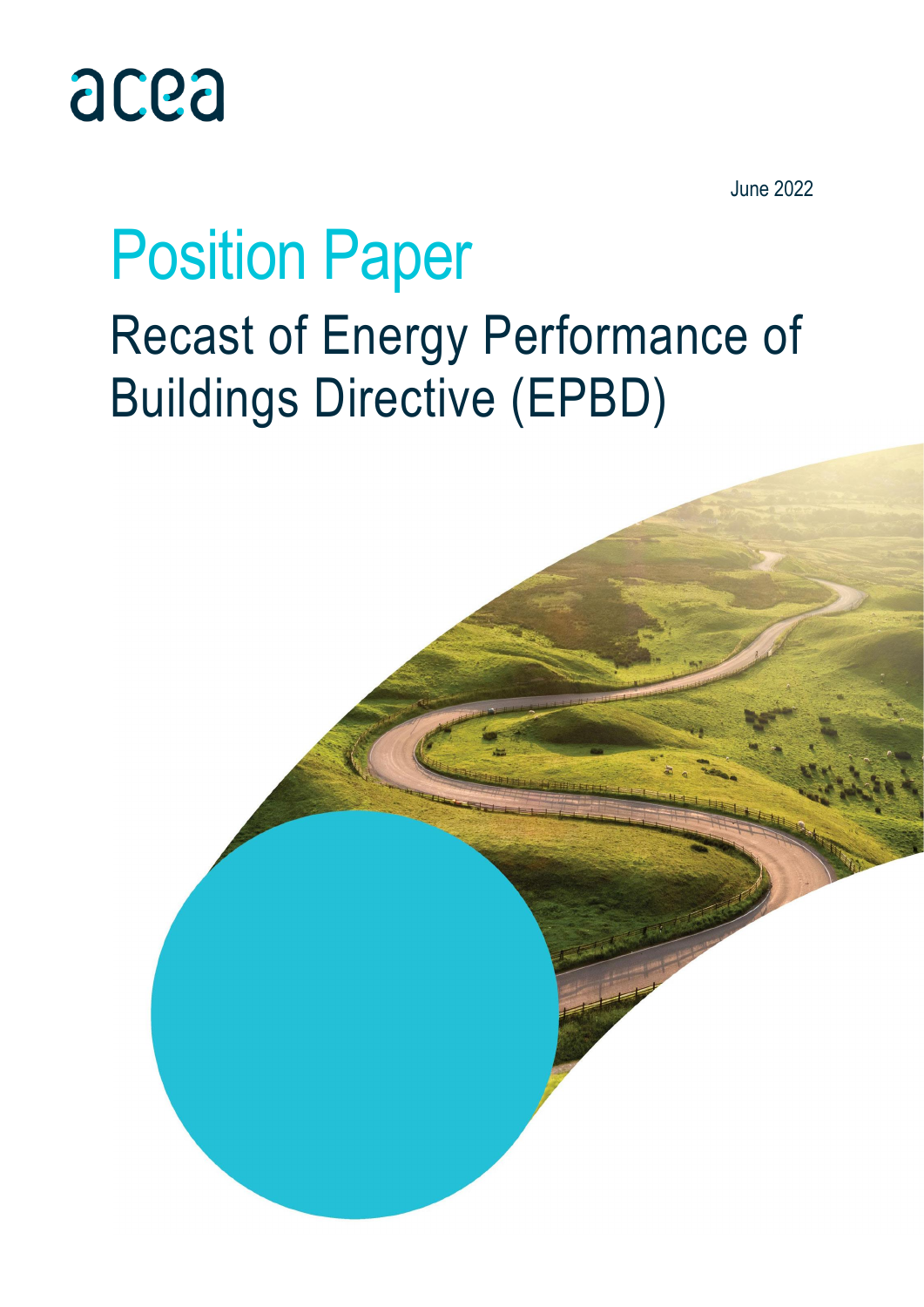## PROPOSAL FOR EPBD RECAST

The European Automobile Manufacturers' Association (ACEA) welcomes the European Commission's proposal for a review of the Energy Performance of Buildings Directive (EPBD) as part of the 'Fit for 55' climate package. Focusing on private/non-public charging requirements in both existing and new buildings, this complements the proposal for the Alternative Fuels Infrastructure Regulation (AFIR).

ACEA welcomes the overall scope of the proposal as it clearly marks an improvement on the current Directive. However, we believe that it needs to be more ambitious to allow the electric vehicle market to ramp-up to the level necessary to meet the proposed CO2 targets for cars and vans.

### GENERAL REMARKS

- A much higher market share of electrified vehicles will be essential to achieve higher CO2 fleet targets for 2030 and beyond.
- A lack of recharging and refuelling infrastructure risks being a limiting factor for a fast ramp-up of zero-emission mobility.
- Private charging is a necessary complement to public charging. Alongside AFIR – which addresses public charging – EPBD is one of the most important tools to boost market uptake of electrically-chargeable vehicles.
- EPBD supports the energy efficiency of residential and non-residential buildings enabling them to decarbonise by 2050. It sets obligations for private charging infrastructure in both new and majorly renovated buildings, as well as minimum energy performance standard targets.
- A revised EPBD should strongly increase the availability of recharging infrastructure in private/non-public parking places, speeding up the decarbonisation of the transport sector.
- However, EPBD must not be seen as a pretext to lower the ambitions for publiclyavailable charging infrastructure. Customers need a dense network of reliable charging infrastructure, so robust requirements for both AFIR and EPBD must be put in place.
- ACEA welcomes the mandatory requirements for smart infrastructure in the EPBD as it will enable additional technological development in the way electric vehicle charging works in the future.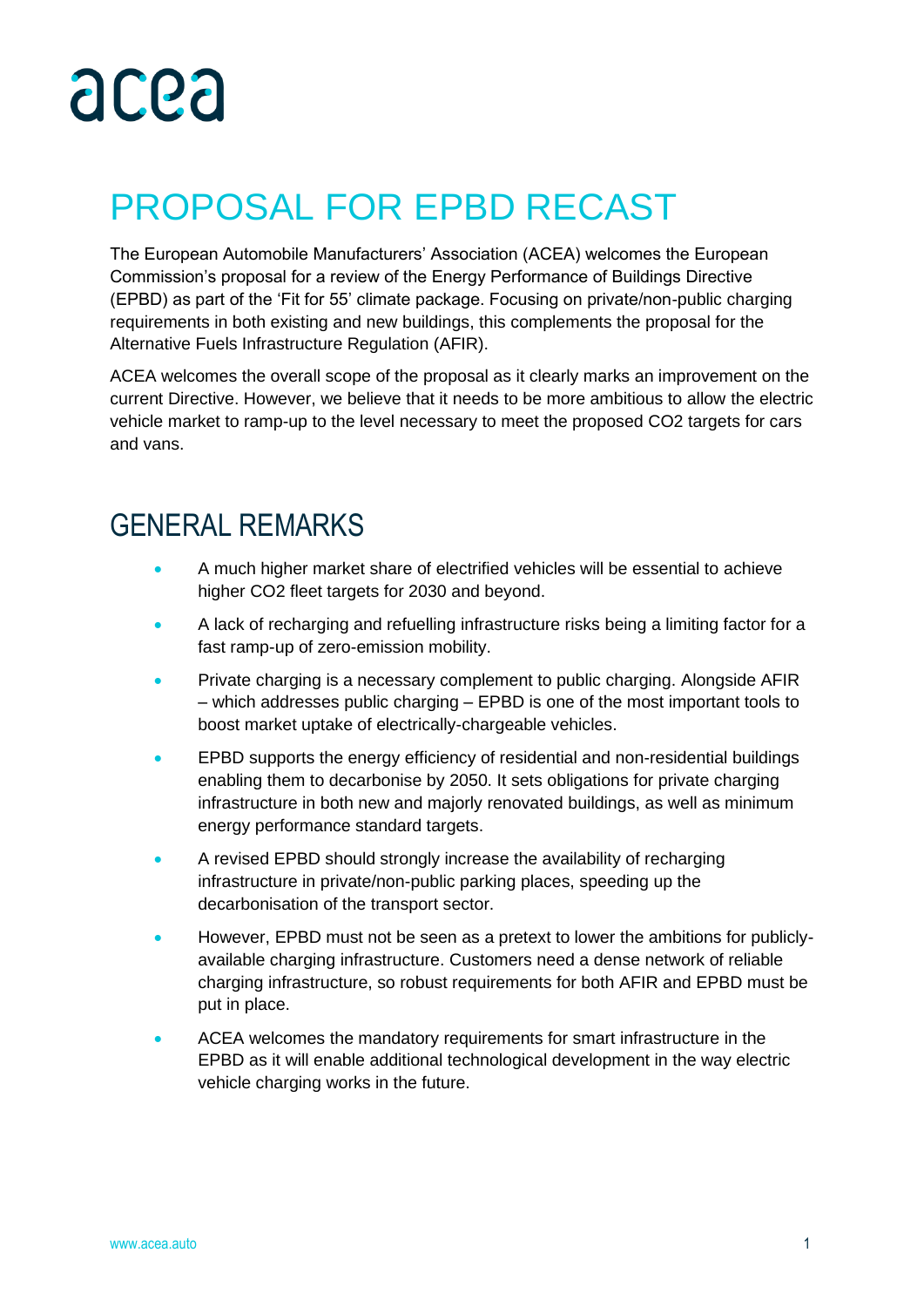## **CONCERNS**

ACEA has critical concerns on the following:

1. The lack of ambitious requirements for existing buildings which are not undergoing major renovations.

In every existing residential building, the users of electrified vehicles must be able to install charging points without high administrative hurdles. This is the so-called 'right to plug' as specified in Article 12.8. More demanding requests should be applied for non-residential buildings, including those owned or occupied by public authorities.

- 2. The lack of ambition for existing buildings (both residential and non-residential) which are undergoing major renovations.
- 3. The low ambition for requirements to equip parking spaces with charging points.

ACEA therefore recommends setting clear targets for all three different types of buildings – existing ones, those undergoing major renovations, and new buildings – in order to speed up the readiness of buildings to charge the future wave of electrified vehicles.

## SPECIFIC REMARKS

ACEA members have identified several points in the proposed EPBD review that they believe require fine-tuning and modifications.

### **Definitions**

ACEA believes that there is scope to improve the clarity of the overall proposal.

#### ACEA assessment and proposal

#### New Article 2, para 58 on definition of 'pre-cabling'

"Pre-cabling of buildings should mean both the technical cabling (cable path, technical sheaths, drilling) and the electrical pre-equipment in collective electrical installations (switchboard, horizontal electrical column, bus cable)."

#### New Article 2, para 59 on definition of 'load management system'

"If multiple charging points using the same distribution grid connection without sufficient overall grid capacity are being installed in one building, a mandatory installation of a load or charging management system behind the meter of that building should be implemented. Such a requirement avoids an extensive enhancement of the grid connection and reduces overall installation costs."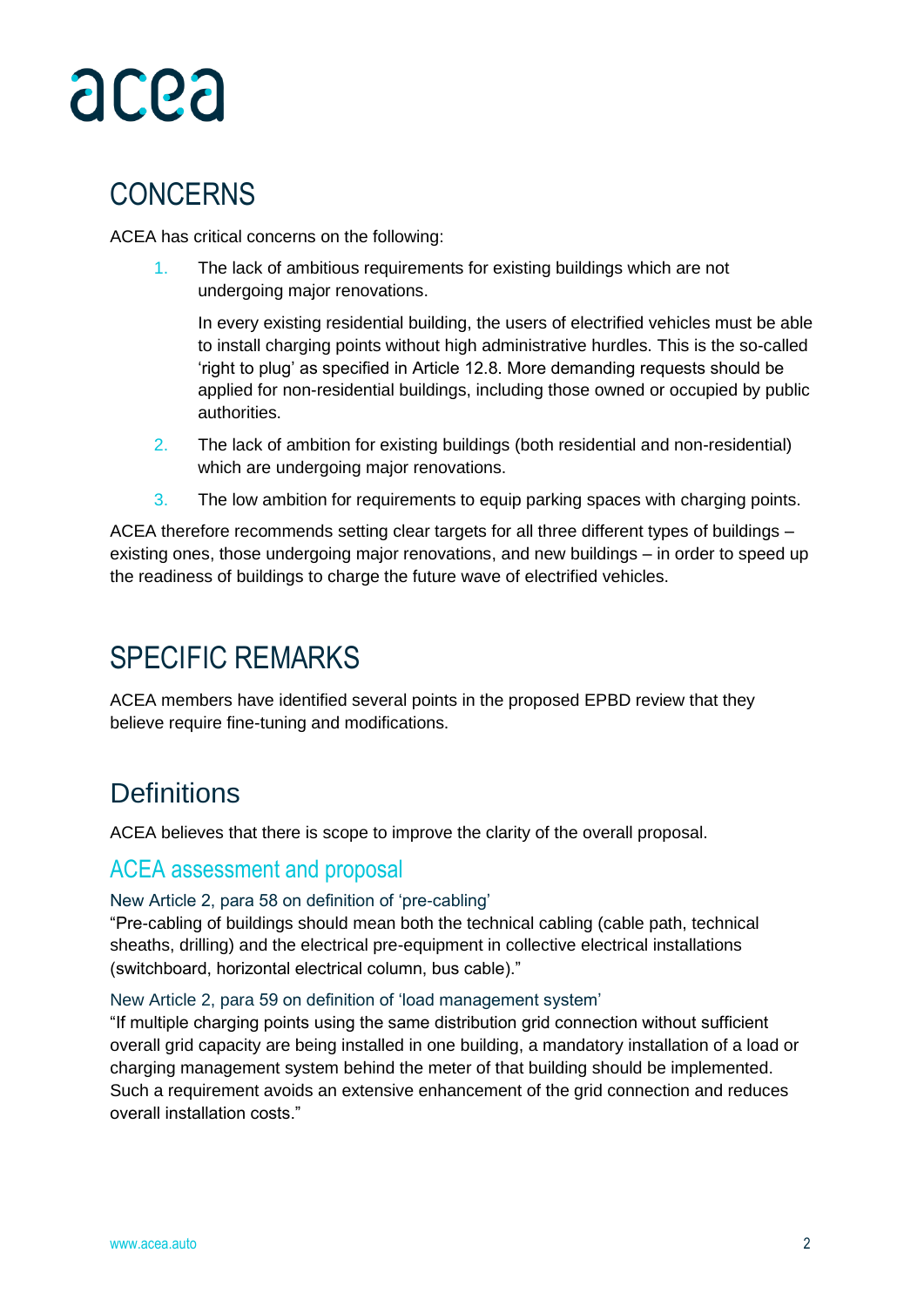## Charging infrastructure in non-residential buildings (new or majorly renovated) – Article 12.1 and 12.2

The Commission proposes several targets for non-residential buildings:

- In non-residential buildings with more than five parking places (new buildings or those undergoing major renovations), at least one installed charging point should be mandatory, and pre-cabling should be installed for every parking space.
- In non-residential buildings with more than 20 parking places, member states should ensure the installation of at least one charging point for every 10 parking spaces by 2027.
- In buildings owned or occupied by public authorities, there should be pre-cabling for at least every second parking space by 2033.

#### ACEA assessment and proposal

ACEA welcomes that the proposal asks for mandatory ducting infrastructure at every parking space in non-residential buildings and sets (higher) additional requirements for office buildings. However, on the whole we believe that the targets are not ambitious enough to enable the ramp up of e-mobility.

- There is no regulation for buildings with less than five parking spaces.
- There are only mandatory requirements for buildings with big parking lots.
- For public authority buildings the requirements take affect too late.
- Given the very low renovation rates across Europe (around 1% per year), charging infrastructure would not be adequately covered in buildings.

ACEA therefore suggests modifying Article 12.1 as follows:

- The requirements should apply to every single parking space, not only to buildings with more than five parking spaces.
- The requirements should have a clear timeline (as from 2025).

With respect to Article 12.2 (existing buildings):

- The compliance threshold should be lowered from 20 to 10 parking places.
- There should be pre-cabling for at least every second parking space by 2030 in the existing stock of buildings owned or occupied by public authorities. Member states should also ensure the installation of at least one charging point for every fifth parking space.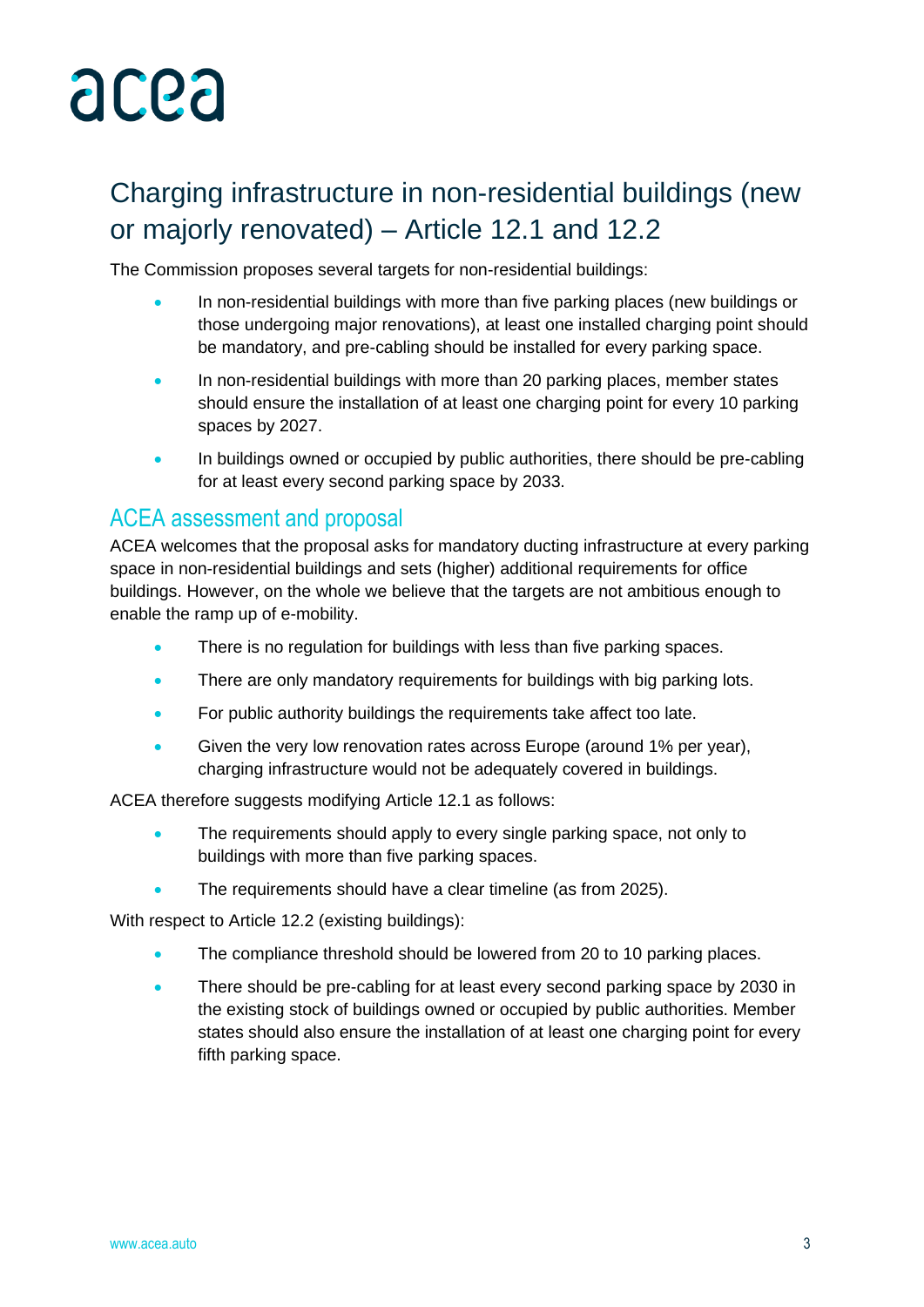## Charging infrastructure in residential buildings (new or majorly renovated) – Article 12.4

The Commission proposes several targets for residential buildings:

- Pre-cabling should be installed for every parking space in residential buildings which have more than three parking spaces (new or undergoing major renovations).
- Member states shall ensure that pre-cabling is dimensioned to enable the simultaneous use of charging points on all parking spaces.

#### ACEA assessment and proposal

ACEA welcomes the proposal for a more ambitious threshold than the existing EPBD and for mandatory ducting infrastructure. However, there are no ambitious requirements for mandatory charging points, nor targets for existing residential buildings. In addition, load management provisions are not mandatory.

ACEA therefore suggests to:

- Require residential buildings (new or undergoing major renovations) to have mandatory pre-cabling for every single parking space, irrespective of the number of parking spaces, as from 2025.
- Require all buildings to have a load management system if multiple charging points are installed.

### Smart charging – Article 12.6

The Commission proposes a definition of smart charging requirements:

- All mandated charging points should be capable of smart charging and, where appropriate, bidirectional charging.
- Operation based on non-proprietary and non-discriminatory communication protocols and standards, in an interoperable manner, and in compliance with any legal standards and protocols in the delegated acts.

#### ACEA assessment and proposal

We welcome the binding requirement for every mandated charging point to be smart immediately, and capable of bidirectional charging in future. This future-proofs the build-up of non-public charging infrastructure, and enables electrically-chargeable vehicles to play a role in the energy system through smart charging.

We also welcome a non-proprietary and non-discriminatory approach towards communication protocols and standards.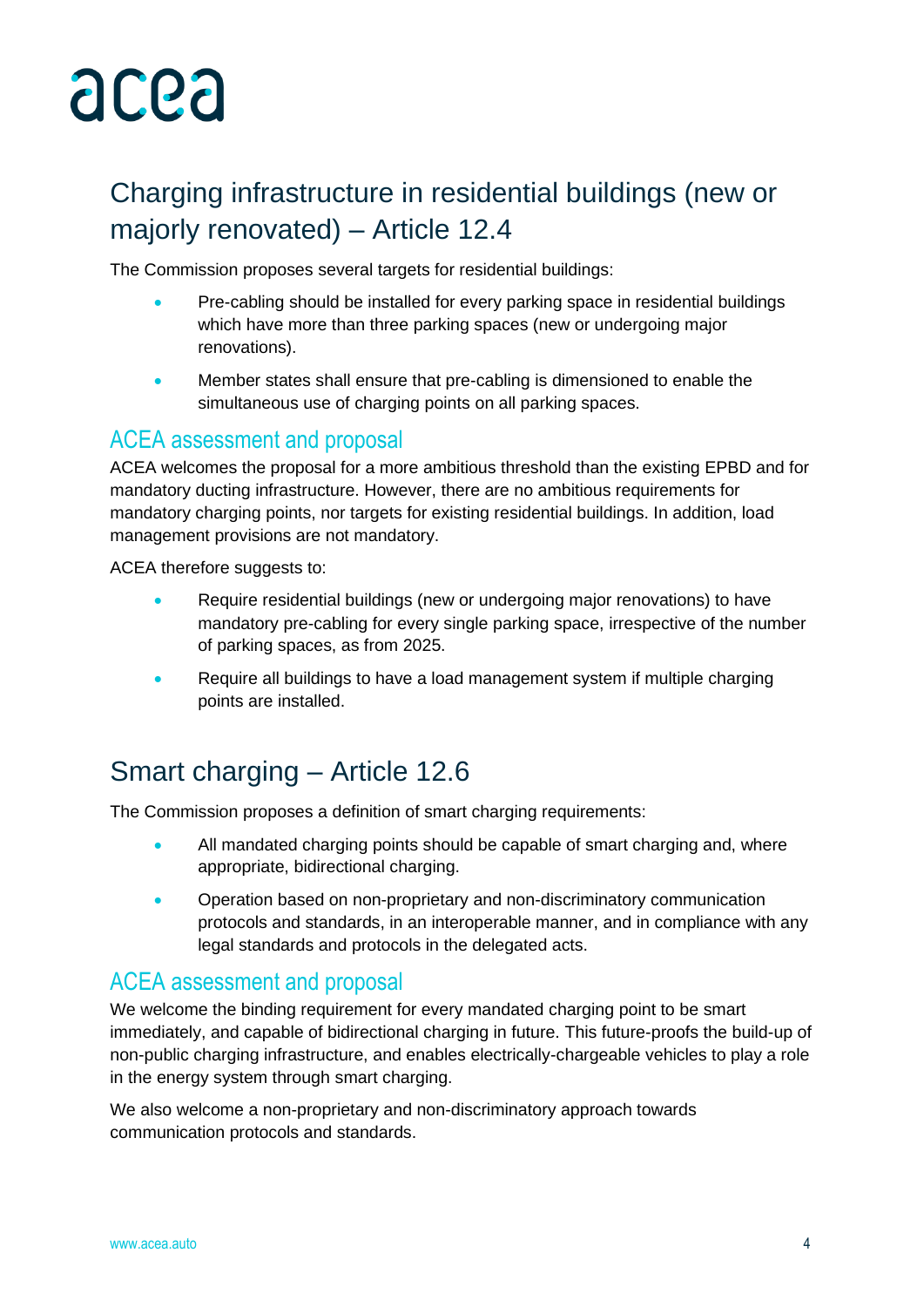

### Right to plug – Article 12.8

ACEA welcomes the guarantee of a 'right to plug' in all buildings, as well as the removal of regulatory barriers and the provision for technical assistance. We highly welcome the proposal to strengthen the right to plug (usually at own expenses).

In many member states, regulatory barriers make it very complicated to install private charging points for own use in residential buildings, as the consent from the landlord or coowners is often required. ACEA therefore supports the proposal's aim to remove regulatory barriers.

In order to reinforce this right to plug, ACEA suggests that the whole process from request for a charging point to its installation should not exceed three months. In addition, the right should be fixed within any renovation of buildings co-funded by public financial resources (both national and European).